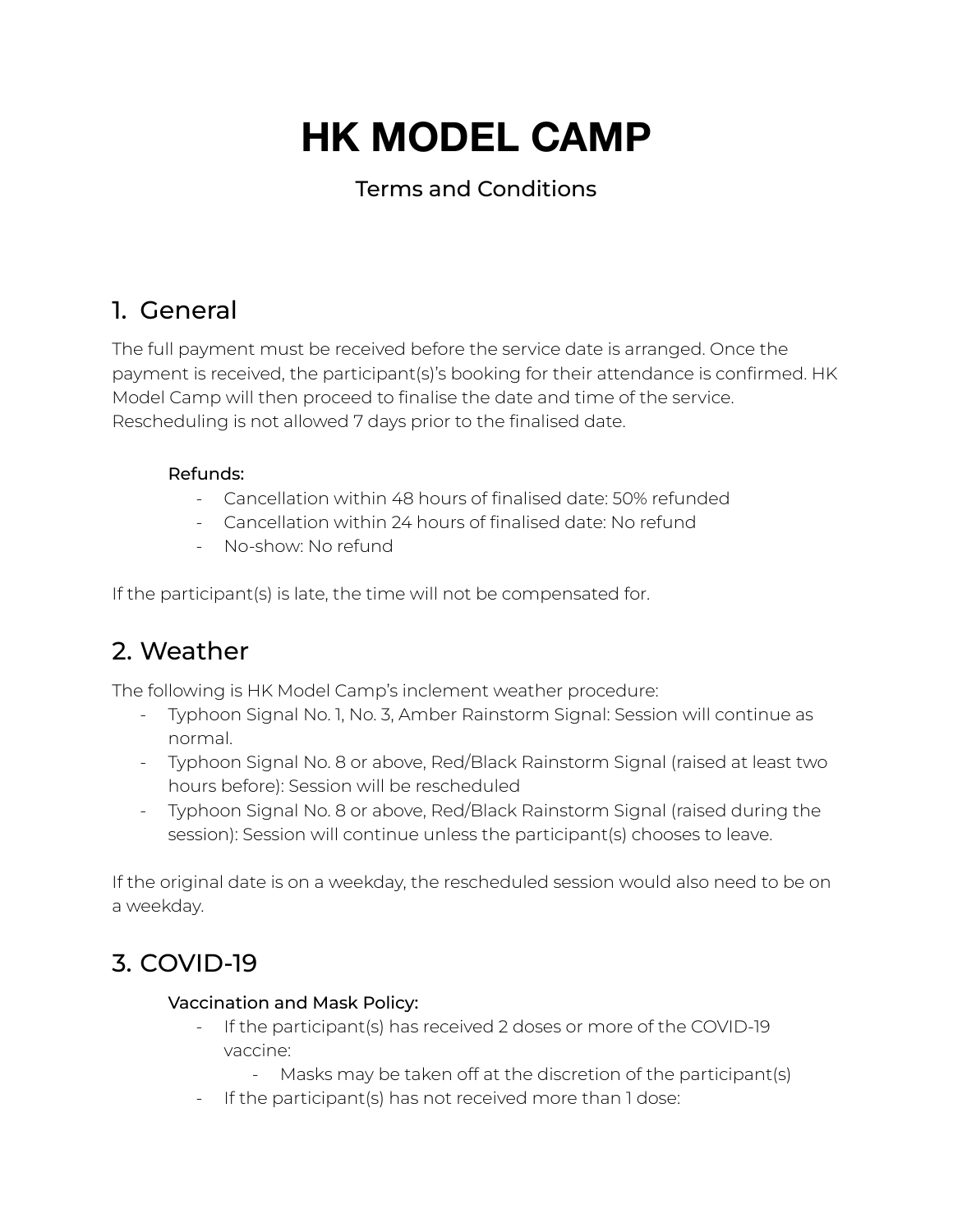- Masks must be worn at all times by staff
- The participant(s) may choose to take their mask(s) off during the photoshoot and makeup application at their own risk

#### Before attendance:

Please inform us at least 24 hours before your attendance if you fall into one or more of these categories:

- 1) Have symptoms of COVID-19 in the last 48 hours (including, but not limited to, fever, continuous cough, breathing difficulty, loss or alteration to taste or smell and/or sore throat)
- 2) Have travelled outside of Hong Kong in the last 14 days
- 3) Are living with someone who has travelled outside of Hong Kong in the last 14 days
- 4) You or any member of your household/family has tested positive for COVID-19 in the last 10 days
- 5) You or any member of your household/family is waiting for a COVID-19 PCR test result
- 6) To your knowledge, have been in direct contact with someone who has tested positive for COVID-19
- 7) You or any member of your household/family has been subject to quarantine at home or in a government community isolation facility in the last 14 days

All participants attending any HK Model Camp in-person service will be required to sign a Health Declaration Form upon arrival. If the participant(s)'s body temperature reading on-site is above 37.5℃, HK Model Camp reserves the right to postpone and reschedule the session.

In the event of government-imposed COVID-19 control measures affecting HK Model Camp services, the session will be rescheduled. If the original date is on a weekday, the rescheduled session would also need to be on a weekday.

# 4. Media Usage

All photographs taken and audio/video recorded by HK Model Camp belong solely to HK Model Camp and may be used on its website and/or social media platforms. Any photographs taken and audio/video recorded by all participants may only be used by participants for personal usage. Commercial usage is prohibited. No videos of the teaching techniques longer than 30 seconds may be shared.

Unless explicitly stated in writing by the participant or, if a minor, their legal guardian, HK Model Camp will assume that the participant has granted consent to the usage of